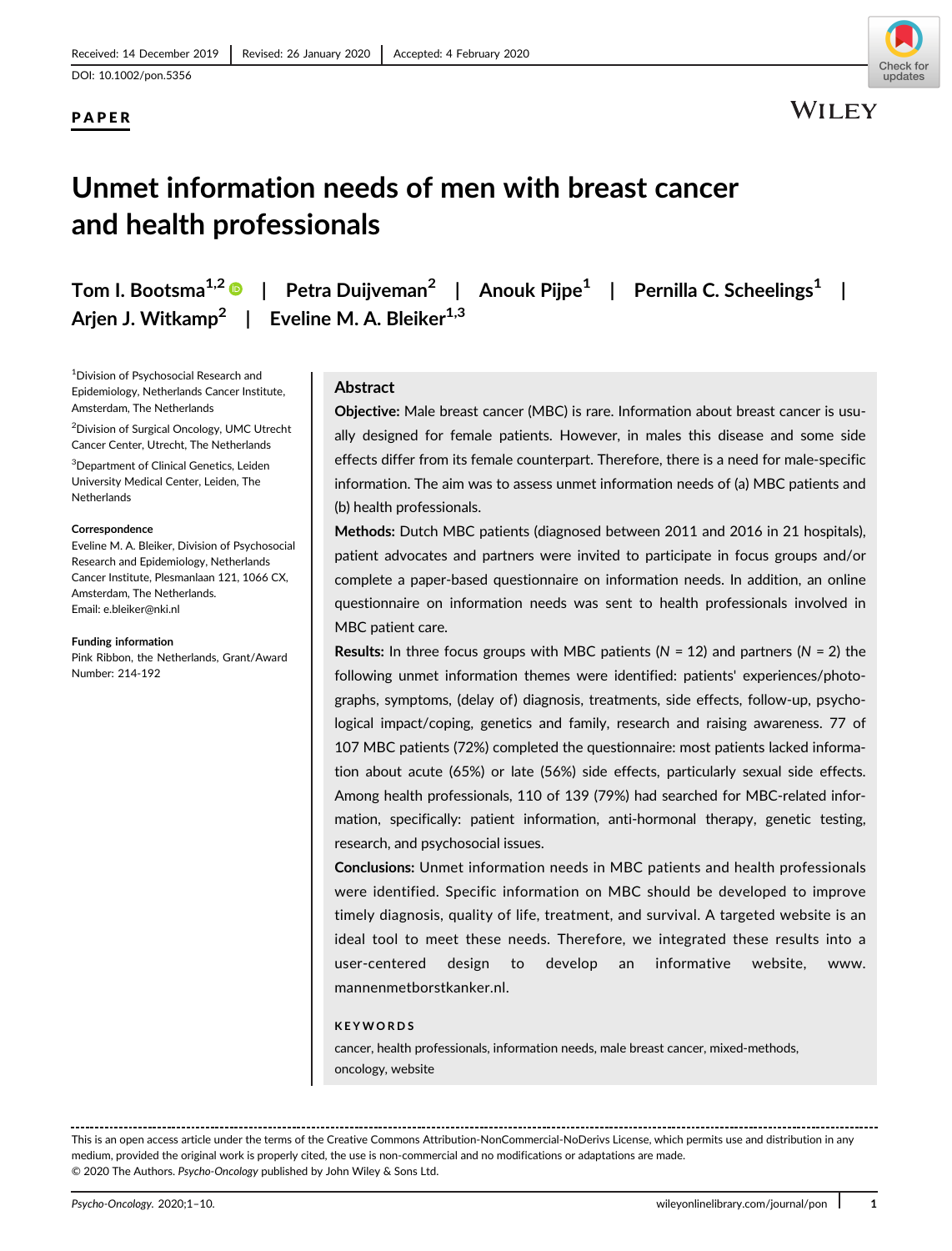# 2 **LWIIFY** BOOTSMA ET AL.

# 1 | BACKGROUND

Male breast cancer (MBC) is a rare disease and many people are unaware of its existence. In the Netherlands, approximately 130 men are diagnosed with breast cancer each year and the incidence is rising. MBC accounts for  $\leq 1$  % of all breast cancers.<sup>1</sup>

Male and female breast cancer have many commonalities in symptoms (most commonly a lump) and risk factors, such as family history of breast and/or ovarian carcinoma, obesity, higher estrogens, and a history of ionizing radiation on the thorax.<sup>2-5</sup> However, there are also differences between male and female breast cancer. Examples include average age at diagnosis (7 years older for males), biological characteristics (less in situ and lobular, and more hormonally sensitive tumors in males), side effects of treatment (erectile dysfunction), psychosocial issues (stigma of having a female's disease), and health-related quality of life (impaired emotional and physical role functioning in males). $2,3,6-11$  Despite the differences between male and female breast cancer, only a limited number of studies address MBC. Therefore, information, treatment and care for men is largely based on women with breast cancer.<sup>6,12-14</sup>

Health professionals rarely treat MBC patients. As with other rare diseases, one may surmise that knowledge about symptoms, treatment options, side effects, and care for MBC patients is therefore suboptimal.<sup>15</sup> Health professionals, as well as laypeople are often unaware of the risk of breast cancer in males.<sup>16-18</sup> This lack of awareness can cause patients' as well as doctors' diagnostic delay, and may result in presentation of breast cancer at a more advanced stage and poorer survival as compared to females with this disease.  $1,15,19$ 

Quincey et al. $^{18}$  conducted a qualitative synthesis, including eight studies of men's accounts on living with breast cancer. They identified the following overarching themes: affected masculinities or identities, problems with coping, and feelings of isolation and alienation. The MBC patients in this synthesis reported different themes: disclosure of diagnosis, negative body image, lack of information provision (eg, tamoxifen package leaflet describes only side effects in women) and lack of emotional support.<sup>19-23</sup>

Williams et al.<sup>22</sup> combined different perspectives of male and female breast cancer patients, and health professionals. In addition to the themes already mentioned, $19-23$  health professionals agreed that there is a need for information about side effects of anti-hormonal therapy.<sup>22</sup> The availability of images depicting a male mastectomy would also be appreciated. Furthermore, MBC patients reported that partners often play a key role in the disease process, from discovering the first symptoms of the disease and referring them to the doctor to supporting them during the treatment.<sup>22</sup>

Information needs of cancer patients are time dependent, varying from diagnosis to long-term survival, and predominantly related to treatment.<sup>24</sup> Meeting the information needs for cancer patients could facilitate informed decision making<sup>25</sup> thus leading to higher levels of satisfaction,<sup>26</sup> a better sense of control,<sup>27</sup> a higher compliance with therapy, $^{28}$  and less anxiety and depression. $^{26,29}$ 

Because of the rarity of MBC, better access to information may additionally help to improve treatment, raise awareness, and hopefully minimize delay in the presentation of the disease.<sup>30</sup> A study on specific information needs reported that men would have liked more information specifically tailored to male (and not female) breast can $cer.<sup>31</sup>$  Websites are relatively new sources of patient information. However, online information about MBC is usually fragmented across different websites, hidden behind or within female information, and therefore not always easy to find. $31,32$ 

The aim of this project was to assess unmet information needs of (a) Dutch MBC patients and (b) health professionals. These needs assessments were part of the user-centered design for development of an informative website focused on MBC.

#### 2 | METHODS

Abbreviations that are used throughout the manuscript are listed in Table S1.

#### 2.1 | Ethical considerations

The research protocol was examined by the accredited Medical Research Ethics Committee of the Netherlands Cancer Institute (METC AVL). They concluded that the obligation to fulfil the specific requirements of the Dutch law governing Medical Research Involving Human Subjects (WMO) was waived (reference: METC16.1097). Informed consent was received from all individual participants included in the study.

#### 2.2 | Participants

#### 2.2.1 | MBC patients

MBC patients were recruited for participation in the project (focus group and/or questionnaire) if they met the following eligibility criteria: (a) male gender; (b) invasive or in situ breast carcinoma; (c) diagnosis between January 2011 and December 2016; (d) alive; and (e) sufficient language proficiency in Dutch. Male patient advocates of Dutch Breast Cancer Association and partners of MBC patients were also invited to participate in a focus group.

From June to December 2016, clinicians from 21 different general, academic, and cancer specific hospitals (see Acknowledgments) were invited to recruit breast cancer patients that met the inclusion criteria. Patients were approached by phone and/or by sending an information letter by their clinician or nurse specialist. In addition, MBC patients were recruited with assistance from other resources (Dutch Breast Cancer Association and photo project "Replace he for she", see Acknowledgments).

#### 2.2.2 | Health professionals

From July till October 2016, the study team invited health professionals (surgical oncologists, medical oncologists, radiation oncologists, nurse practitioners, oncology nurses, clinical geneticists, general practitioners, psychosocial professionals, physio-, or lymphedema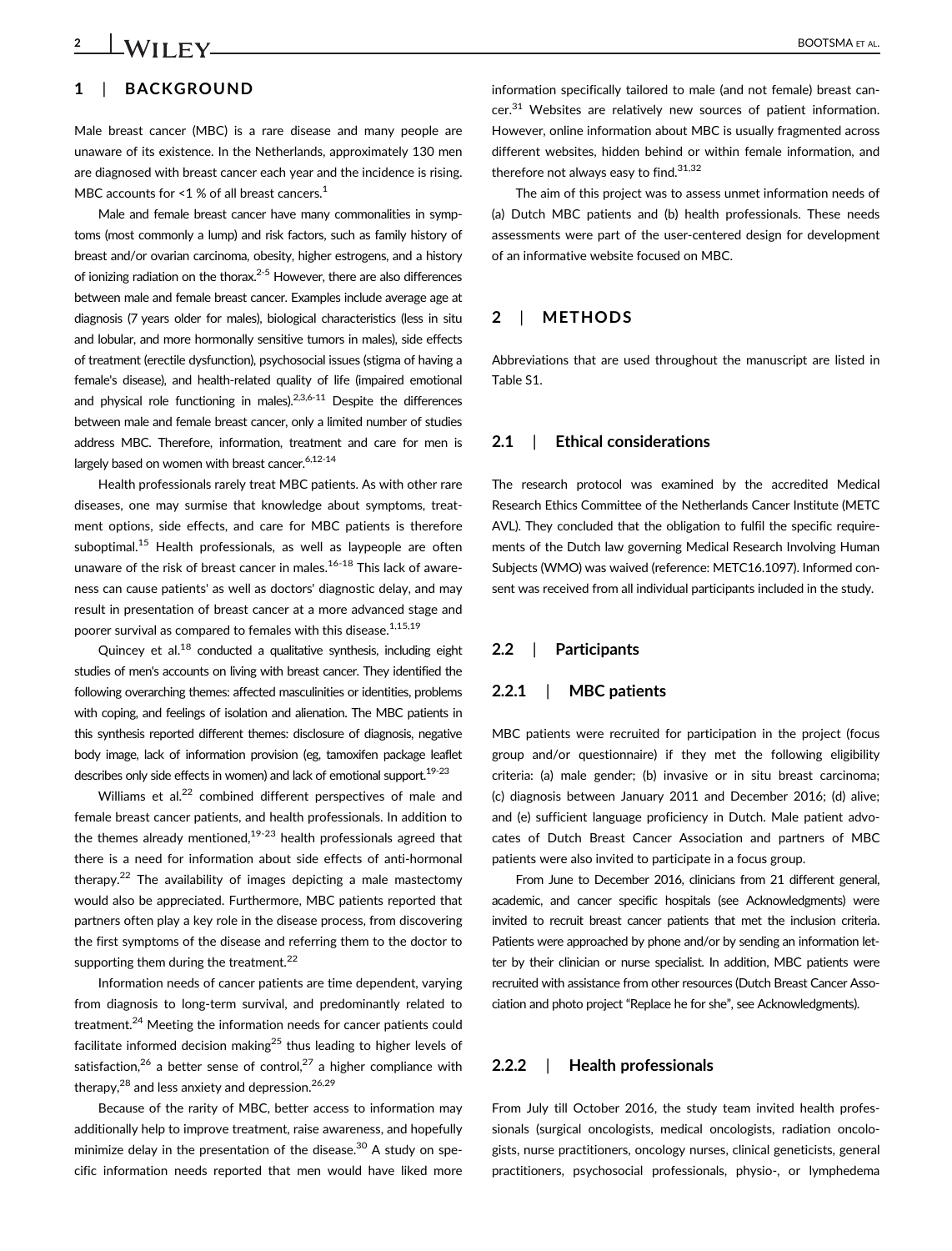therapists) to complete a questionnaire about their information needs. They could participate, if they had treated at least one MBC patient during the past 5 years. An email was sent to professional associations with the request to send an invitation to their mailing lists (see Acknowledgments). Also calls were placed in newsletters and/or websites for general practitioners, physio- and lymphedema therapists. Because of the indirect nature of recruitment, it was impossible to calculate the response rate for participation of health professionals.

#### 2.3 | Procedures and measures

A mixed method approach involving both qualitative and quantitative data collection was used to address the aim of the study. We used three methods.

# 2.3.1 | Focus groups MBC patients

The three 2-h focus groups of each five or six persons (MBC patients, male patient advocates Dutch Breast Cancer Association and partners) were held at the Netherlands Cancer Institute and at the Dutch Breast Cancer Association and led by the first and last author using a semistructured interview guide. In each focus group at least one male patient advocate participated. The last focus group was organized to check the results of the first two focus groups with male patient advocates. The interview guide queried participants with open questions about how they experienced care and information provision during their treatment for breast cancer and questions about their unmet (information) needs, and their interest in a specific website about male breast cancer.

#### 2.3.2 | Questionnaire MBC patients

The patients were invited to complete questionnaires on their sociodemographic background, diagnosis, possible patient- and doctor delay, awareness of MBC, their treatment and their experiences or ideas about genetic testing. These study specific questions were selfdeveloped, and in part based on Iredale's study.15

#### QLQ-BR23

To assess which topics of acute treatment effects information were missed, the items of the Dutch version of EORTC QLQ-BR23 were used. Questions about sexuality and body image were replaced by similar items, derived from the EORTC QLQ-PR25.<sup>33,34</sup>

#### Late effects symptom list

For measuring which topics of long term effects of treatment information were missed, the 27 items (ie, negative emotions, sleep, cognitive problem, dizziness, tingling sensations, neuropathy, hypersensitivity feet soles, pain, lymphedema, fatigue, cardiac problems, lung problems, sexuality (emotional), sexuality (physical), visual impairment or hearing loss, weight problems, family/social problems, nutrition, mouth problems, bowel movement, condition, skin problems, nail problems, hair problems, fertility problems or infertility, and other problems) of the symptom list of Dutch Breast Cancer Patient Association (B-force) questionnaire Late Effects was used, including two additional questions about osteoporosis and work problems.<sup>35</sup>

#### QLQ-INFO25

The Dutch version of the validated and widely used EORTC QLQ-INFO25 was used to assess the need for more information on the specific topics.<sup>36</sup>

#### 2.3.3 | Questionnaire health professionals

Health professionals were asked about their demographic data, and to indicate the number of male patients treated during the past 5 years. Furthermore, they were invited to report whether they had searched for information and what kind of information they searched for. Health professionals were asked to indicate which information lacked and to report on specific lack of knowledge regarding MBC.

#### 2.4 | Analyses

#### 2.4.1 | Focus group data MBC patients

Three audiotaped focus groups were transcribed and analyzed using conventional content analysis.37 Themes were identified and categorized in different categories. These themes were reviewed independently for completeness by the first and second author and outcomes were discussed with the last author to improve credibility. COREQ guidelines were used.38

#### 2.4.2 | Questionnaire MBC patients

First, demographic and clinical characteristics of the patient study sample were described. To test if the sample was representative for MBC patients in the Netherlands, the data of participants who completed the first year of treatment was compared to data of all patients registered by the Dutch Comprehensive Cancer Center diagnosed in period 2011-2015<sup>10</sup> by the independent t-test, Pearson chi-square test and Fisher's exact test. Descriptive statistics such as frequencies were used to describe unmet information needs, assessed by QLQ-INFO25, QLQ-BR23, and B-Force Late Effects of Dutch Breast Cancer Patient Federation. Free text answers of the questionnaire were coded and categorized.

#### 2.4.3 | Questionnaire health professionals

Frequencies were used to analyze the answers of the self-administered questionnaire for health professionals. Free text answers of the questionnaire were coded and categorized.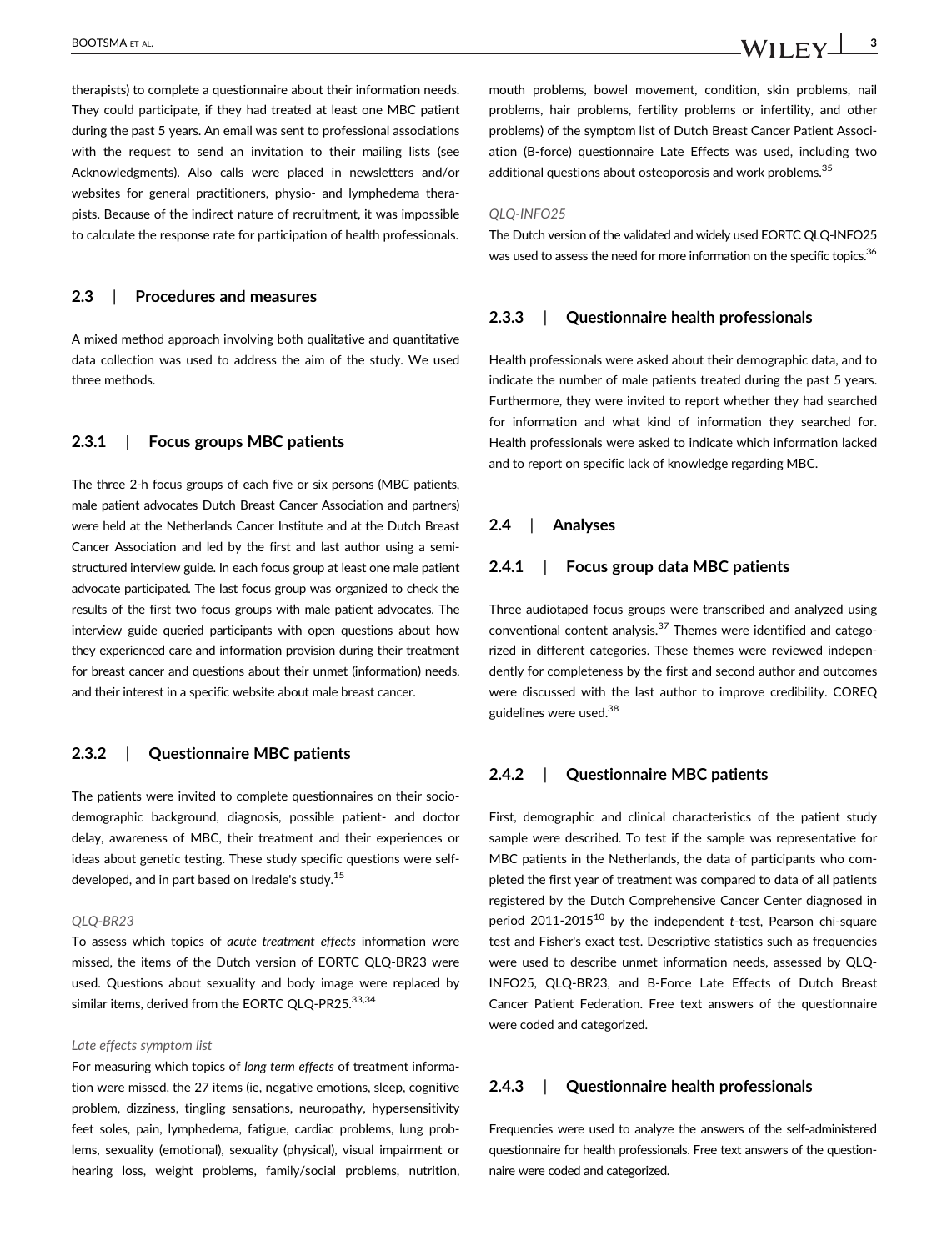| <b>Characteristic</b>            | Results self-report questionnaire<br><b>MBC</b> patients |
|----------------------------------|----------------------------------------------------------|
|                                  | Mean (SD), [range]                                       |
| Age at questionnaire (years)     | 66.9 (10.9), [44-89]                                     |
| Age at diagnosis (years)         | 64.5 (10.8), [41-86]                                     |
| Time since diagnosis (months)    | 28.7 (18.2), [0-65]                                      |
|                                  | N (%)                                                    |
| Relationship status: partner     | 65 (84.4)                                                |
| Children: yes                    | 61 (79.2)                                                |
| Education level <sup>a</sup>     |                                                          |
| Low                              | 27 (35.1)                                                |
| Intermediate                     | 15 (19.5)                                                |
| High                             | 35 (45.5)                                                |
| Work                             |                                                          |
| Employed                         | 20 (26.0)                                                |
| Unemployed                       | 3(3.9)                                                   |
| Disabled                         | 6(7.8)                                                   |
| Volunteer                        | 1(1.3)                                                   |
| Retired                          | 47 (61.0)                                                |
| Hospital diagnosis               |                                                          |
| Academic                         | 5(6.5)                                                   |
| General                          | 67 (87.0)                                                |
| Cancer specific                  | 5(6.5)                                                   |
| Hospital(s) treatment            | 90                                                       |
| Academic                         | 10 (13.0)                                                |
| General                          | 67 (87.0)                                                |
| Cancer specific                  | 13 (16.9)                                                |
| Time taken to report<br>symptoms |                                                          |
| <1 week                          | 34 (44.2)                                                |
| <3 months                        | 22 (28.6)                                                |
| 4-6 months                       | 8(10.4)                                                  |
| 7-9 months                       | 3(3.9)                                                   |
| >9 months                        | 10 (13.0)                                                |
| Referral GP to hospital          |                                                          |
| <5 working days                  | 56 (72.7)                                                |
| 6-10 working days                | 14 (18.2)                                                |
| 11-15 working days               | 2 (2.6)                                                  |
| >15 working days                 | 1(1.3)                                                   |
| unknown                          | 3(3.9)                                                   |
| referral by other professional   | 1 (1.3)                                                  |
| Time diagnosis in hospital       |                                                          |
| <1 working day                   | 19 (24.7)                                                |
| 1-2 working days                 | 12 (15.6)                                                |
| 3-5 working days                 | 13 (29.9)                                                |
|                                  |                                                          |

# TABLE 1 (Continued)

| Characteristic                                    | Results self-report questionnaire<br><b>MBC</b> patients |
|---------------------------------------------------|----------------------------------------------------------|
|                                                   |                                                          |
| 6-10 working days                                 | 15 (19.5)                                                |
| >10 working days                                  | 4(5.2)                                                   |
| unknown                                           | 4(5.2)                                                   |
| Diagnosis                                         |                                                          |
| In situ                                           | 5(6.5)                                                   |
| Invasive                                          | 72 (93.5)                                                |
| Awareness                                         |                                                          |
| Self                                              | 45 (58.4)                                                |
| General public                                    | 17 (22.1)                                                |
| Treatment(s)                                      |                                                          |
| Mastectomy                                        | 71 (92.2)                                                |
| Breast conserving surgery                         | 2(2.6)                                                   |
| Surgery                                           | 73 (94.8)                                                |
| Sentinel node biopsy (SNB)<br>alone               | 26 (33.8)                                                |
| Axillary dissection + SNB                         | 10 (13.0)                                                |
| Axillary dissection - SNB                         | 15 (19.5)                                                |
| Radiation                                         | 34 (44.2)                                                |
| Chemotherapy                                      | 34 (44.2)                                                |
| Anti-hormonal therapy                             | 44 (57.1)                                                |
| Immunotherapy                                     | 2(2.6)                                                   |
| Nipple reconstruction/nipple<br>tattoo            | 1 (1.3)                                                  |
| <b>Other: Preventive</b><br>mastectomy other side | 2(2.6)                                                   |
| Awaiting treatment                                | 2(2.6)                                                   |
| Refusal treatment                                 | 1(1.3)                                                   |
| Supportive care ( $N = 36$ )                      | 36 (46.8)                                                |
| Psychologist                                      | 5(6.5)                                                   |
| Sexologist                                        | 1(1.3)                                                   |
| Social worker                                     | 7(9.1)                                                   |
| Lymphedema therapist                              | 15 (19.5)                                                |
| Physiotherapist                                   | 19 (24.7)                                                |
| Dietician                                         | 1(1.3)                                                   |
| Rehabilitation program                            | 1(1.3)                                                   |
| Genetic testing ( $N = 56$ )                      | 56 (72.7)                                                |
| BRCA1                                             | 0(0)                                                     |
| BRCA2                                             | 10 (13.0)                                                |
| CHEK2                                             | 1(1.3)                                                   |
| Uncertain variant BRCA2                           | 1(1.3)                                                   |
| Unknown <sup>b</sup>                              | 5(6.5)                                                   |
| No abnormalities                                  | 39 (50.6)                                                |

<sup>a</sup> Education level: low = primary/lower secondary education; intermediate = upper secondary education; high = higher vocational training/university.

(Continues)

**bGenetic testing unknown: tested and waiting for results.**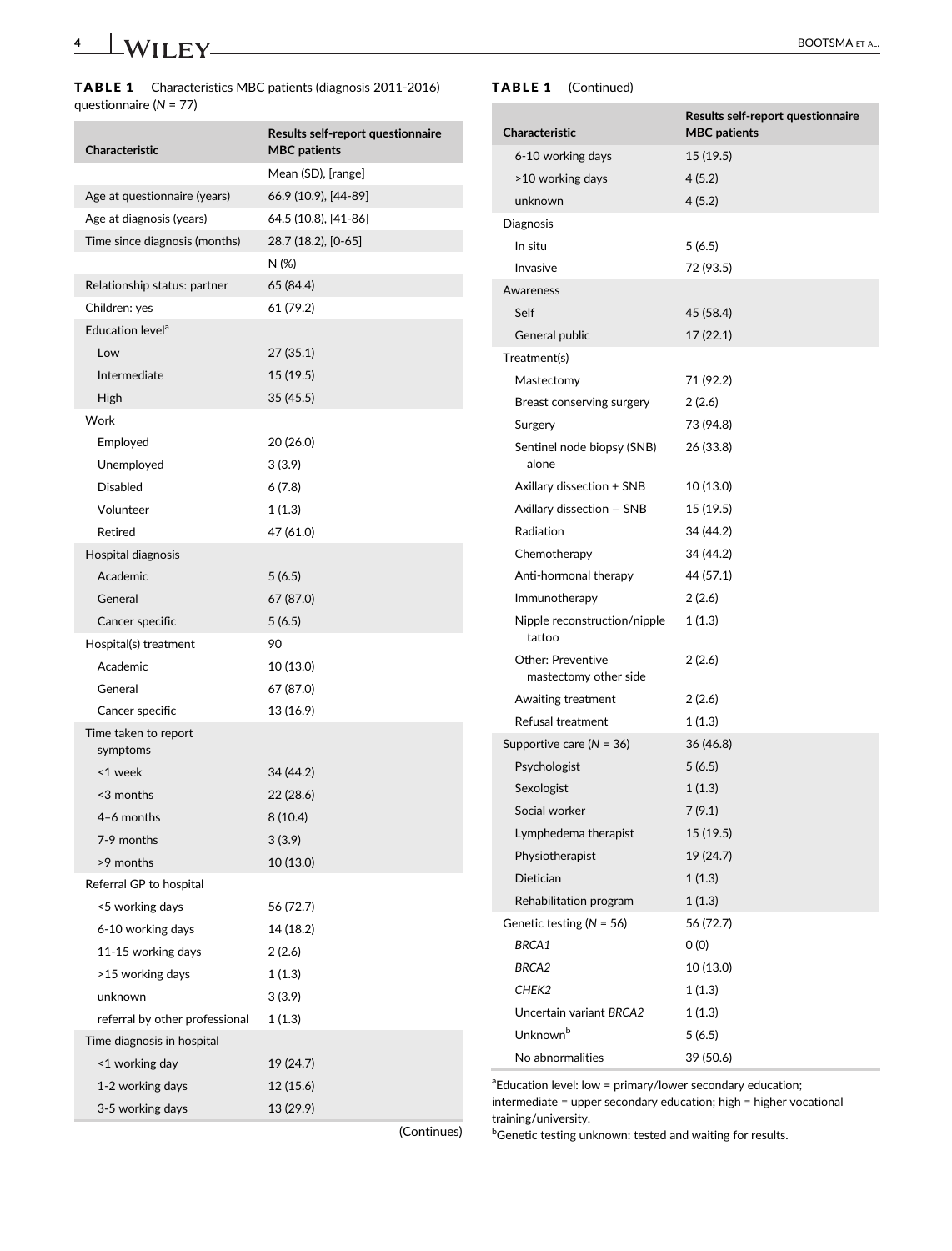# 2.4.4 | Statistical Analysis

Statistical analysis relates to both questionnarie MBC patients and Questionnaire health professionals.

Statistical analyses of the questionnaires were computed by using IBM SPSS version 22.0. [Correction added on 09 April 2020, after first online publication: the new heading "2.4.4 Statistical Analysis" has been added to this version].

# 3 | RESULTS

#### 3.1 | Characteristics of the study populations

#### 3.1.1 | Focus groups MBC patients

A total of 12 MBC patients and two partners participated in three focus groups. Two MBC survivors (eg, patient advocates) participated twice. The mean age of MBC patients was 66 (49-88) years. Most were married or living with a partner ( $N = 11$ ), had children ( $N = 10$ ), had a high educational level ( $N = 8$ ), and were retired  $(N = 8)$ . One participant was diagnosed with an in situ carcinoma. Year of diagnosis was between 1991 and 2014. MBC patients received different treatments (mastectomy, sentinel node biopsy, axillary dissection, radiation, chemo-, and anti-hormonal therapy). Nine patients were tested for BRCA1/BRCA2/CHEK2 mutations; five were tested positive.

#### 3.1.2 | Questionnaire MBC patients

Of the 107 eligible patients, 77 completed the questionnaire (response = 72%). Table 1 shows all the characteristics of MBC patients diagnosed between 2011 and 2016 who responded to the questionnaire. The average age at diagnosis was 65 years. The mean time since diagnosis was 29 months. Most patients had a partner (84%) and children (79%). Education level varied from low (35%), intermediate (20%) to high (46%). Most men were retired (61%). Most patients (87%) were diagnosed and treated in a general hospital. Few men (7%) were diagnosed with an in situ carcinoma. Most patients were treated with surgery (95%), 57% with anti-hormonal therapy, and 44% were treated additionally with chemotherapy and/or radiation. Approximately half of the patients ( $n = 36$ ) used supportive therapy, including for example physical therapy (25%), lymphedema therapy (20%), and professional psychosocial support (16%). Most men ( $n = 72$ , 94%) reported to be informed about genetic testing. Of these, 56 (78%) underwent genetic testing. Ten of the 56 men that had genetic testing (18%) were found to be carrier of a BRCA2 mutation and one (2%) of a CHEK2 mutation. Approximately one quarter of the MBC patients (27%) waited to report symptoms more than 3 months after discovering their symptoms. One fifth of general practitioners (22%) did not refer MBC patients within 5 working days. In one quarter of the patients (25%), the time in the hospital before being diagnosed took more than five working days. Unawareness of the existence of MBC was reported by patients themselves (42%) and patients also experienced this in their communication with other people (78%).

To investigate whether our group of MBC patients, who completed at least the first year of treatment ( $n = 66$ ) is comparable to the total group of men diagnosed in 2011-2015 and registered in the Netherlands Cancer Registry, we compared age, diagnosis and treatment characteristics of both groups.<sup>10</sup> Table S2 shows that our treated MBC patient group, as compared to the MBC patients in the Netherlands Cancer Registry, had received more frequently radiation therapy (44% vs 28%) or chemotherapy (44% vs 32%).

#### 3.1.3 | Questionnaire Health Professionals

A total of 139 healthcare professionals met our inclusion criteria and completed our questionnaire (Table 2). The mean age of the health professionals was 50 years. Most of the professionals were female (84%). More than half of the professionals had more than 10 year of

#### TABLE 2 Characteristics health professionals questionnaire (N = 139)

| <b>Characteristic</b>                  |                    |
|----------------------------------------|--------------------|
|                                        | M (SD), [range]    |
| Age at questionnaire, years            | 49.5 (8.7) [29-65] |
|                                        | n (%)              |
| Gender: female                         | 116 (83.5)         |
| Position                               |                    |
| Medical specialist                     | 59 (42.4)          |
| Nurse practitioner or Oncology nurse   | 68 (48.9)          |
| Other <sup>a</sup>                     | 12 (8.6)           |
| Hospital/institution                   |                    |
| Academic                               | 26(18.7)           |
| General                                | 92 (66.2)          |
| Cancer specific                        | 10(7.2)            |
| Other <sup>b</sup>                     | 11(7.9)            |
| <b>Experience function</b>             |                    |
| <1 year                                | 2(1.4)             |
| $1-5$ years                            | 29 (20.9)          |
| $6-10$ years                           | 30 (21.6)          |
| >10 years                              | 78 (56.1)          |
| Experience MBC patients (past 5 years) |                    |
| 1 MBC patient                          | 26 (18.7)          |
| 2-5 MBC patients                       | 95 (68.3)          |
| 6-10 MBC patients                      | 16(11.5)           |
| 11-20 MBC patients                     | 2(1.4)             |

aPsychiatrist, psychologists, social worker, lymphedema therapists, physiotherapists, general practitioner or physician assistant. **bHealth care center, own practice, multidisciplinary radiotherapy center or** 

aftercare center.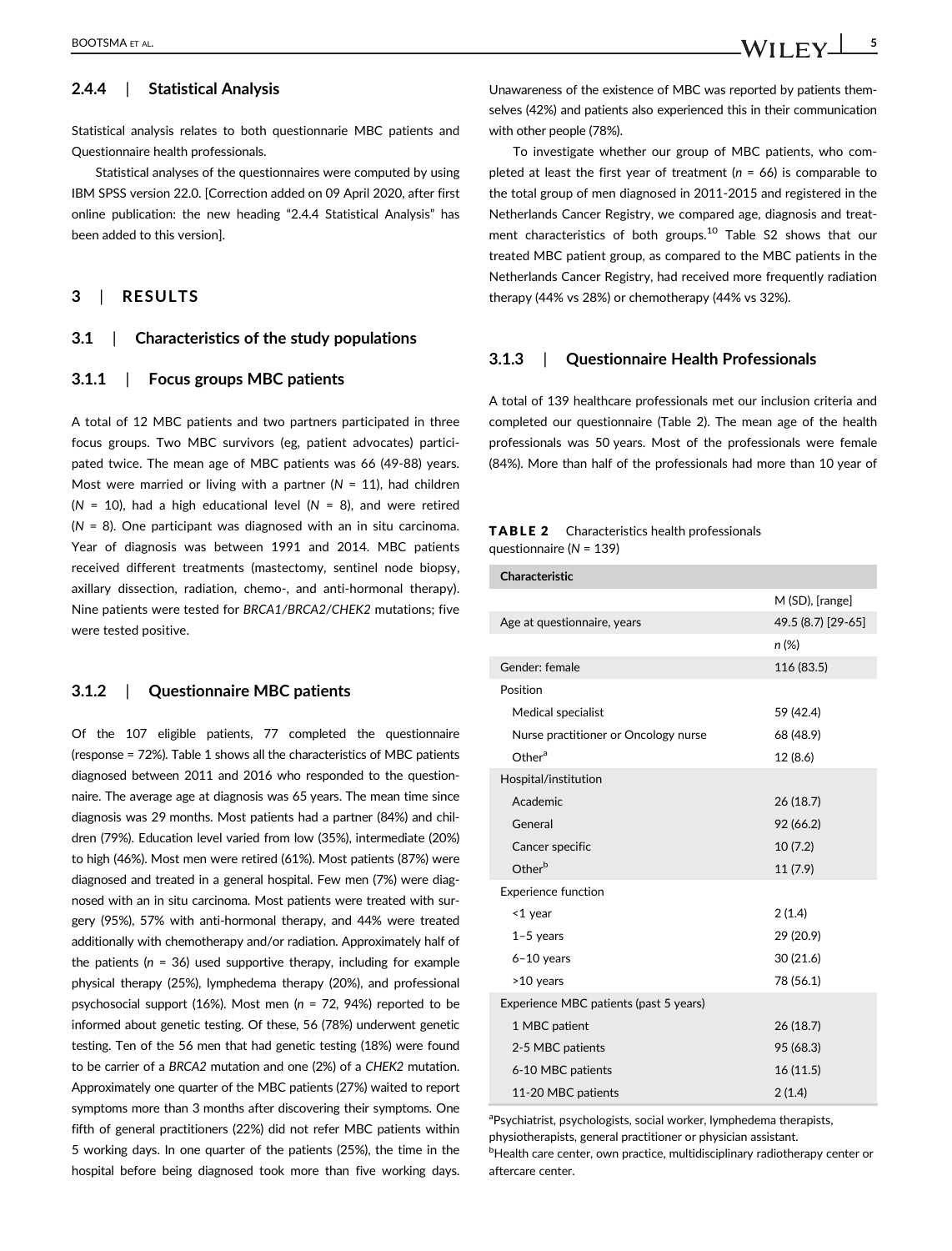6 **LWIIFY** BOOTSMA ET AL.

experience (56%). Almost all of the professionals worked either as a nurse practitioner or oncology nurse (49%), or medical specialist (42%). A majority of all professionals was working in a general hospital (66%).

### 3.2 | Unmet information needs

#### 3.2.1 | Focus groups MBC patients

When inquiring patients about their experiences with care and information provision, their unmet information needs and interest in an informative website, the following themes were identified: patients' experiences and photographs, symptoms, (delay of) diagnosis, treatment options, follow-up care, side effects, psychological impact and coping, genetics and family, and MBC research. [Correction added on 09 April 2020, after first online publication: in the preceding sentence the word "preventing" has been removed in this version]. It should also help to raise awareness in general population. Table 3 shows the eight themes and examples of quotes of participants.

# 3.2.2 | Questionnaire MBC patients

#### Unmet information needs of acute effects (QLQ-BR23)

In total, 50 out of 77 patients (65%) missed information about one or more acute effects of treatment. The most frequent unmet information need related to acute effects of cancer and treatment was about sexuality (interested in sex [23%], sexual activity (with or without intercourse) [22%], and sexual enjoyment [17%]). Other unmet information needs were: treatment side effects (swollen breast, different taste) and psychosocial problems, for example worries about health in future (Table 4).

#### Unmet information needs of late effects (B-Force)

In total, 43 out of 77 patients (56%) missed information about one or more late effects of treatment. Most prominent unmet information

#### TABLE 3 Identified themes focus groups MBC patients

| <b>Theme</b>                                | Quotations focus group (patient [age])                                                                                                                                                                                                                                                                                                                                                                                                                                                                                                                                                                                                                                                                               |
|---------------------------------------------|----------------------------------------------------------------------------------------------------------------------------------------------------------------------------------------------------------------------------------------------------------------------------------------------------------------------------------------------------------------------------------------------------------------------------------------------------------------------------------------------------------------------------------------------------------------------------------------------------------------------------------------------------------------------------------------------------------------------|
| 1. Patients' experiences and<br>photographs | "Here in [name of hospital] I was referred to as "Miss""(patient [49]).                                                                                                                                                                                                                                                                                                                                                                                                                                                                                                                                                                                                                                              |
|                                             | "And add some photographs, like after you get surgery this is what it's going to look like. That's pretty important to<br>me" (patient [69]).                                                                                                                                                                                                                                                                                                                                                                                                                                                                                                                                                                        |
| 2. Symptoms and (delay of)<br>diagnosis     | "After I discovered a lump, I went [to the GP] right away. First I ended up with a replacement (for my GP) and he<br>said it [breast cancer] wasn't possible" (patient [49]).                                                                                                                                                                                                                                                                                                                                                                                                                                                                                                                                        |
| 3. Treatment options and<br>follow-up       | "Didn't you use Adjuvant online?" "For me, for instance, chemo still provided 4% better chances. I deliberately chose,<br>precisely because of neuropathy, not to opt for chemo. I thought of the gain. Chemo can also go so wrong that you<br>cannot even do your grocery shopping as a 45-year-old man. That's a choice, and it was made jointly" (patient [49]).<br>"I go for a check-up with the surgeon once a year, and once a year with the oncologist, too. One for every 6 months.<br>The last time I saw the surgeon, the 5 years were almost up, and after that I will not go anymore. But the doctor<br>wants to do a check-up with you once every 10 years. Well, we'll see about that" (patient [70]). |
| 4. Side effects of treatment                | "Total surprise. The drain was removed and I've been back here three or four times to remove the swelling. That was<br>hard. I did not know that this could happen." (patient [69]).                                                                                                                                                                                                                                                                                                                                                                                                                                                                                                                                 |
|                                             | "After chemotherapy this foot became numb, and it's always cold. I told my oncologist. This was just a year in. Now<br>she says I need to learn to live with this" (patient [69]).                                                                                                                                                                                                                                                                                                                                                                                                                                                                                                                                   |
| 5. Psychological impact and<br>coping       | "[The diagnosis] hit me hard, emotionally" (patient [50]).                                                                                                                                                                                                                                                                                                                                                                                                                                                                                                                                                                                                                                                           |
|                                             | "It hits you hard. More surgery. You just have to wait and see if [the cancer] comes back" (patient [64]).                                                                                                                                                                                                                                                                                                                                                                                                                                                                                                                                                                                                           |
|                                             | "It's not that I go around and tell people I was in the hospital, oh, what for?, and so on. What I mean is, a lot of<br>people do not know about my surgery at all" (patient [88]).                                                                                                                                                                                                                                                                                                                                                                                                                                                                                                                                  |
| 6. Genetics and family                      | "So you can just request genetic testing?"(patient [64])                                                                                                                                                                                                                                                                                                                                                                                                                                                                                                                                                                                                                                                             |
|                                             | "Eventually, good news from the results of the genetic testing, no genetic abnormalities were found. This was such<br>relief for my son as well" (patient [70]).                                                                                                                                                                                                                                                                                                                                                                                                                                                                                                                                                     |
| 7. Male breast cancer<br>research           | "I do not know how many men only went to their GP at the last moment and died of it. Is there any research about<br>that?" (patient [50])                                                                                                                                                                                                                                                                                                                                                                                                                                                                                                                                                                            |
|                                             | "I know that black men have an increased risk for MBC. I thought they investigated the risk in this population. Do<br>you know what the exact numbers are?" (patient [78])                                                                                                                                                                                                                                                                                                                                                                                                                                                                                                                                           |
| 8. Raise awareness in general<br>population | "It is an unknown disease and it's important to get the media to show that men can get breast cancer too" (patient<br>$[69]$ ).                                                                                                                                                                                                                                                                                                                                                                                                                                                                                                                                                                                      |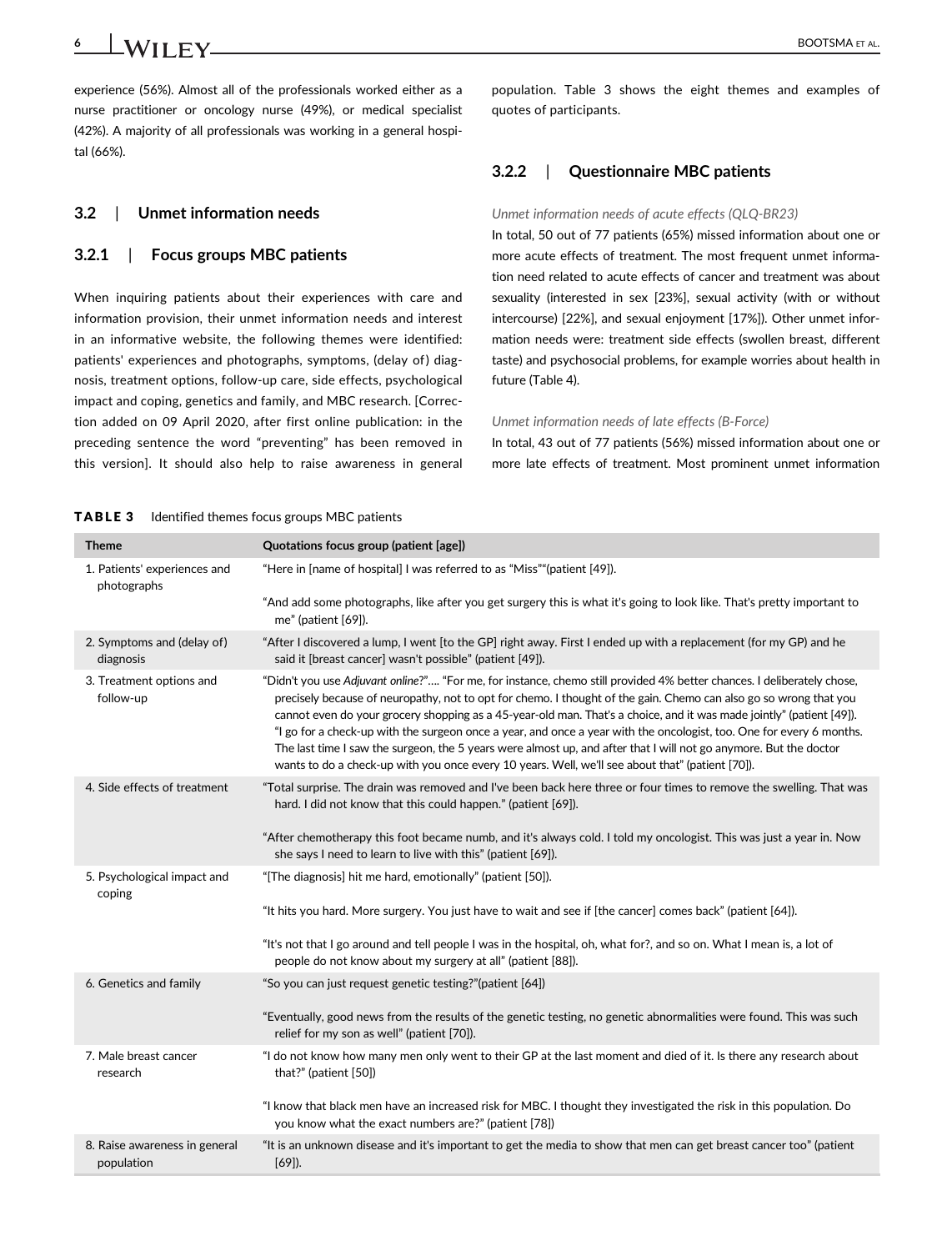**TABLE 4** Top six unmet information needs of MBC patients ( $N = 77$ ) and health professionals ( $N = 139$ )

| Acute effects (QLQ-BR23)<br>MBC patients $(N = 77)$           |           | Late effects (B-Force)<br>MBC patients $(N = 77)$            |           | Health professionals $(N = 139)$                    |            |
|---------------------------------------------------------------|-----------|--------------------------------------------------------------|-----------|-----------------------------------------------------|------------|
|                                                               | n (%)     |                                                              | n (%)     |                                                     | n (%)      |
| Interested in sex                                             | 18 (23.4) | Sexuality emotionally                                        | 19(24.7)  | Male patient information                            | 65 (46.8)  |
| Sexually activity                                             | 17(22.1)  | Sexuality physical problems                                  | 18 (23.4) | Anti-hormonal therapy                               | 59 (42.4)  |
| Worried about health in future                                | 15(19.5)  | Weight problems                                              | 18 (23.4) | <b>Genetic testing</b>                              | 52 (37.4)  |
| Area affected breast swollen                                  | 14 (18.2) | Hypersensitivity foot soles                                  | 18 (23.4) | Research results                                    | 42 (30.2)  |
| Food and drinks tasted different                              | 13 (16.9) | Cognitive problems                                           | 18 (23.4) | Research participation                              | 36(25.9)   |
| Sexual enjoyment                                              | 13 (16.9) | Neuropathy                                                   | 18 (23.4) | Psychosocial issues                                 | 34 (24.5)  |
| Total lack of information one or<br>more <i>acute</i> effects | 50 (64.9) | Total lack of information one or<br>more <i>late</i> effects | 43 (55.8) | Total searched one or more<br>topics of information | 110 (79.1) |

need of late effects was sexuality (emotional: eg, embarrassment and loss of libido and physical problems; eg, erectile dysfunction). Information needs of other treatment side effects were also mentioned (weight problems, cognitive problems, neuropathy, and hypersensitivity foot soles after treatment) (Table 4).

#### Unmet information needs (QLQ-INFO25)

A total of 28 out of 77 men (36%) wanted to receive more malespecific information about one or more of the following topics: symptoms and diagnosis, treatment (shared decision making, surgery, sentinel node procedure, anti-hormonal therapy, chemotherapy, alternative, and preventive therapy) and follow-up, side effects (neuropathy, loss of memory, fatigue, hair loss, and sexuality [common side effects of anti-hormonal therapy: loss of libido and erectile dysfunction]), prognosis, psychosocial impact for patients (fear of recurrence, psychological effects), partners and family, peer group support, supportive therapy (edema therapy), and research.

#### 3.2.3 | Questionnaire health professionals

In total, 110 out of 139 professionals (79%) had searched for information on MBC. The top six of information topics searched for by these professionals: male-specific patient information, anti-hormonal therapy, genetic testing, research, and psychosocial issues (Table 4). Almost one sixth of all professionals (20/139; 14%) indicated that they were unable to find the information that they were searching for. Moreover, approximately one third (40/139; 29%) commented that, among their colleagues, there is a lack of knowledge on MBC.

#### 3.3 | Discussion

In this mixed methods study, unmet information needs of Dutch MBC patients and health professionals were assessed. Identified themes included patients' experiences and photographs, symptoms and (delay of) diagnosis, treatment options and follow-up, side effects, psychological impact and coping, genetics and family, research, and raising awareness.

The identified themes of the focus group results are comparable to those of other qualitative studies.<sup>15,18-20</sup> For example, we found in our data all of the dominant themes of Iredale's qualitative study: diagnosis and disclosure, information needs (a photograph and side effects), support and raising awareness.<sup>15</sup> However, we also found several new topics for unmet information needs: patients' experiences, treatment options and follow-up, genetics and family, and research.

# 3.3.1 | Clinical implications

Because of the rarity of the disease, experiences of MBC patients are important to other MBC patients. $39,40$  The need for information on treatment choices and follow-up matched with the treatment-related needs of other cancer patients.<sup>24</sup> MBC patients with genetic mutations (BRCA2/CHEK2) were also present in our sample.<sup>6,41</sup> Studies show that in families the impact on communication with their children about genetic testing and having a genetic mutation is prominent, and therefore specific information is needed.<sup>42</sup> MBC is still an under-researched area, a website with information could facilitate in the search for participants and to draw attention to new results for health professionals.

Iredale et al. reported 56% of MBC patients wanted more genderspecific photographs of men after mastectomy or additional information on the side effects of the treatment. $31$  In our study, a lower percentage of patients, 36% had unmet information needs on this question. A possible explanation for this difference might be that more patients in Iredale's study were in the acute phase of their treatment.

Sexuality was most frequently reported as unmet information need by MBC patients. This may include for example loss of interest in sex and sexual activity during the acute phase of treatment. In the phase after treatment, MBC patients needed information about sexuality topics related to emotional (eg. embarrassment and loss of libido) and physical (eg. erectile dysfunction) side effects. [Correction added on 09 April 2020, after first online publication: in the third paragraph of 3.3.1. the second sentence has been replaced in this version]. The theme sexuality was mentioned in other qualitative studies in MBC patients as well and this finding corresponds to previous research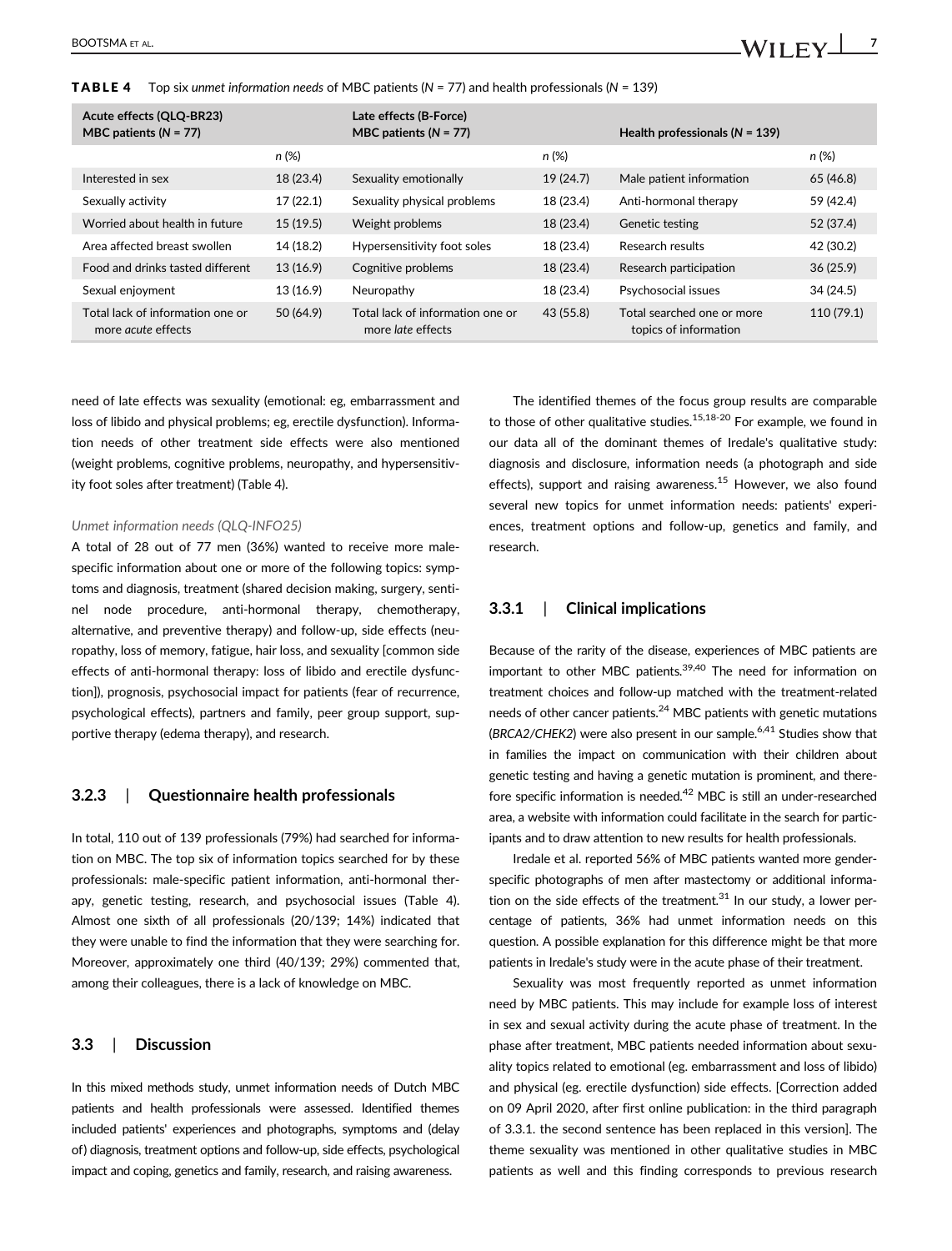8 BOOTSMA ET AL.

showing that men are more likely to need information about sexual function than women.<sup>23,24,43</sup> A well-known side effect of tamoxifen is sexual problems (loss of libido and erectile dysfunction).<sup>44</sup> Previous qualitative studies on experiences of MBC patients reported themes as body image and affected masculinities which could have an influence on sexuality.18,20 As it is well known that sexuality is not always easy to discuss in patient-provider relationship. Therefore, targeted information may help to provide in the needs of MBC patients.<sup>45</sup>

MBC patients reported a lack of awareness by themselves (42%) and experienced this also in the communication with other people (78%). This finding is comparable to the findings of Thomas et al. that 80% of the participants, representative for the general population, were not aware of the fact that men can get breast cancer.<sup>17</sup>

In our study, 27% of patients went to the general practitioner more than 3 months after discovering their symptoms. Although the study of Iredale was conducted in 2002, less men (16%) went to the general practitioner after 3 months.15 Moreover, in approximately one quarter of the patients the referral to the hospital by the general practitioner or the diagnosis in the hospital took more than five working days. Our study showed that patients' and doctors' diagnostic delay is still a problem in this patient group. We found that health professionals could need information about very similar topics as male patients. Therefore, a website [\(www.mannenmetborstkanker.nl](http://www.mannenmetborstkanker.nl)) was developed that could be used as practical guide with up-to-date information about MBC.

#### 3.3.2 | Study strengths

The strengths of this project are the combination of qualitative and quantitative methods and the inclusion of the patients' and professionals' perspective, known as triangulation.

The focus group consisted of a diverse group of patients. Purposive sampling was not used, because of the rarity of the disease. In the last focus group we presented the results of the first two focus groups to validate the results by member checking.

The response rate of the questionnaire of patients was satisfactory (72%). The MBC patients who participated in the questionnaire study seem to a large extent representative, as indicated by the similarities in demographic and clinical characteristics of the Dutch MBC patient population. However, our study group had of a higher proportion of patients treated with chemotherapy and radiation. This may be explained by the fact that men who experienced more adverse side effects more frequently participated in this study.

# 3.3.3 | Study limitations

We recruited patients diagnosed during the past 5 years, although some participants in the focus groups were diagnosed at earlier dates. We took sufficient time to assist the patients and patient advocates to recall their long-term memory and minimize the effect of recall bias. The sample was too small for subgroup analysis. Our study should be interpreted as exploratory, because there are no reliability data available.

Although we included a large number of health professionals, our results on their perspective may not be generalized to all members of this group. It was difficult to reach general practitioners for participation. Because of the rarity of the disease, a general practitioner will rarely see a MBC patient. However, their role in referral of patients to the hospital is very important to prevent doctor's diagnostic delay.

# 4 | CONCLUSIONS

MBC patients and health professionals could have comparable unmet information needs. These could include a need for information on: patients' experiences and photographs, symptoms and (delay of) diagnosis, treatment options and follow-up, side effects, psychological impact and coping, genetics and family, and results of research. Attention should be paid to raise awareness, to facilitate early detection of MBC. To meet these needs, we developed an up-to-date website for MBC patients, their partners, families and health professionals. This website could help to raise awareness, decrease delay, improve quality of life, treatment and survival (see: [http://www.mannenmetborstkanker.nl\)](http://www.mannenmetborstkanker.nl). Future research should amongst others focus on sexuality, genetic testing and decreasing the diagnostic delay MBC.

#### ACKNOWLEDGMENTS

We thank all participants, including men treated for breast cancer, male patient advocates Dutch Breast Cancer Association (BVN), partners, health professionals, Dutch hospitals (Diakonessenhuis Utrecht/ Zeist, St. Antonius Utrecht, ZGV Ede, St. Anna Geldrop, Slingeland Doetinchem, Zuwe Hofpoort Woerden, MCL Leeuwarden, Waterland Purmerend, CWZ Nijmegen, Berhoven Uden, Nijsmellinghe Drachten, Isala Zwolle, NWZ Alkmaar, CZE Eindhoven, ETZ Tilburg, VieCuri Medisch Centrum Venlo, Amphia Breda, OZG Delfzijl/Winschoten, UMCU Utrecht, MUMC Maastricht, and Netherlands Cancer Institute Amsterdam) treating MBC patients and professional associations (Regional Breast Cancer Networks of Netherlands Comprehensive Cancer Organization (IKNL), Netherlands Society of Plastic Surgery (NVPC), Dutch association for Physiotherapy in Lymphology and Oncology (NVFL), Dutch Association for Psycho-oncology (NVPO), Working group of Clinical Oncogenetics and Psychosocial Care working group of Dutch Clinical Genetics Society [(VKGN]).

Special thanks to Dutch Breast Cancer Association (BVN), Tessa Lange, M.Sc., Stichting Kanker.nl, A. Elise van Leeuwen-Stok, Ph.D., managing director Dutch Breast Cancer Research Group (BOOG), Suzanne Reitsma photo project "Replace he for She" and Dutch Male Breast Cancer Consortium (DMBCC) who participated in expert meetings at the start and during the project. The authors also thank the registration team of the Netherlands Comprehensive Cancer Organization (IKNL) for the collection of data for the Netherlands Cancer Registry as well as IKNL staff for scientific advice. The study was funded by Pink Ribbon, the Netherlands (Grant number: 214-192).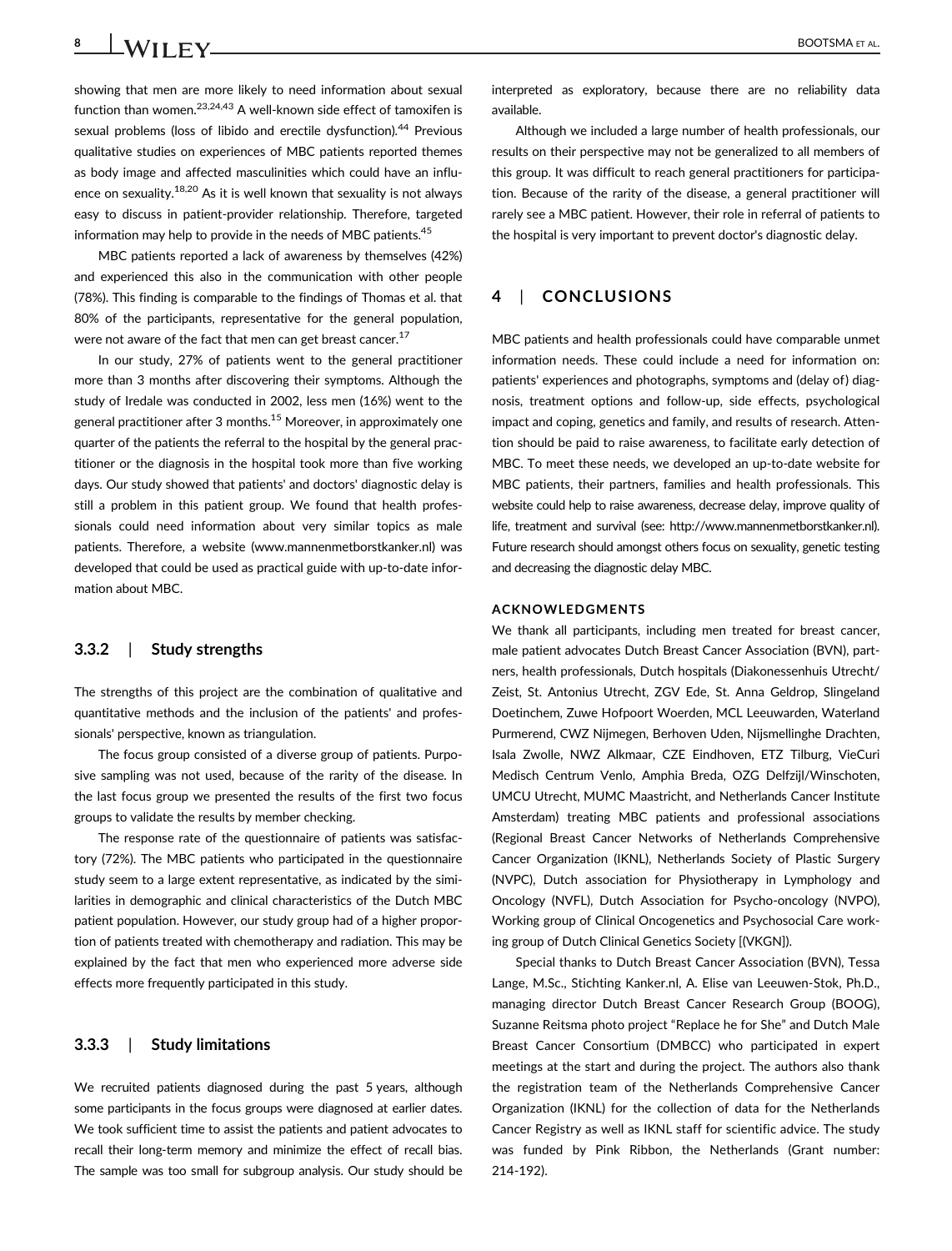The authors have no conflict of interest to declare.

#### STATEMENT REGARDING ETHICS

All procedures performed in studies involving human participants were in accordance with the ethical standards of the institutional (Medical Research Ethics Committee of the Netherlands Cancer Institute (METC AVL) reference: METC16.1097) research committee and with the 1964 Helsinki declaration and its later amendments or comparable.

#### DATA AVAILABILITY STATEMENT

Data are only available on request because of privacy/ethical restrictions.

#### ORCID

Tom I. Bootsma <https://orcid.org/0000-0002-6603-0507>

#### REFERENCES

- 1. Netherlands Comprehensive Cancer Organisation (IKNL), Netherlands Cancer Registry. 2018. [www.cijfersoverkanker.nl](http://www.cijfersoverkanker.nl)
- 2. Brinton LA, Key TJ, Kolonel LN, et al. Prediagnostic sex steroid hormones in relation to male breast Cancer risk. J Clin Oncol. 2015;33 (18):2041-2050.
- 3. Fentiman IS. Male breast cancer is not congruent with the female disease. Crit Rev Oncol Hematol. 2016;101:119-124.
- 4. Javidiparsijani S, Rosen LE, Gattuso P. Male breast carcinoma: a clinical and pathological review. Int J Surg Pathol. 2017;25(3): 200-205.
- 5. da Silva TL. Male breast cancer: medical and psychological management in comparison to female breast cancer. A review. Cancer Treat. Commun. 2016;7:23-34. [http://www.sciencedirect.com/science/](http://www.sciencedirect.com/science/article/pii/S2213089616300172) [article/pii/S2213089616300172](http://www.sciencedirect.com/science/article/pii/S2213089616300172).
- 6. Korde LA, Zujewski JA, Kamin L, et al. Multidisciplinary meeting on male breast cancer: summary and research recommendations. J Clin Oncol. 2010;28:2114-2122.
- 7. Kornegoor R, Verschuur-Maes AHJ, Buerger H, et al. Molecular subtyping of male breast cancer by immunohistochemistry. Mod Pathol. 2012;25(3):398-404.
- 8. Ruddy KJ, Winer EP. Male breast cancer: risk factors, biology, diagnosis, treatment, and survivorship. Ann Oncol Off J Eur Soc Med Oncol [Internet]. 2013 1 [cited 2018 Jan 5]; 24(6):1434–1443. Available from:<https://doi.org/10.1093/annonc/mdt025>
- 9. Vermeulen MA, Slaets L, Cardoso F, et al. Pathological characterisation of male breast cancer: results of the EORTC 10085/TBCRC/BIG/NABCG International Male Breast Cancer Program. Eur J Cancer. 2017;82:219-227.
- 10. Netherlands Comprehensive Cancer Organisation (IKNL), Netherlands Cancer Registry. 2011–2015. 2016. [www.cijfersoverkanker.nl](http://www.cijfersoverkanker.nl)
- 11. Kowalski C, Steffen P, Ernstmann N, Wuerstlein R, Harbeck N, Pfaff H. Health-related quality of life in male breast cancer patients. Breast Cancer Res Treat. 2012;133(2):753-757.
- 12. Ferzoco RM, Ruddy KJ. Optimal delivery of male breast cancer follow-up care: improving outcomes. Breast Cancer (Dove Med Press). 2015;7:371-379.
- 13. Severson TM, Kim Y, Joosten SEP, et al. Characterizing steroid hormone receptor chromatin binding landscapes in male and female breast cancer. Nat Commun. 2018;9(1):482.
- 14. Cardoso F, Bartlett JMS, Slaets L, et al. Characterization of male breast cancer: results of the EORTC 10085/TBCRC/BIG/NABCG

International Male Breast Cancer Program. Ann Oncol Off J Eur Soc Med Oncol. 2018;29(2):405-417.

- 15. Iredale R, Brain K, Williams B, France E, Gray J. The experiences of men with breast cancer in the United Kingdom. Eur J Cancer. 2006;42 (3):334-341.
- 16. Al-Haddad M. Breast cancer in men: the importance of teaching and raising awareness. Clin J Oncol Nurs. 2010;14(1):31-32.
- 17. Thomas E. Original research: men's awareness and knowledge of male breast cancer. Am J Nurs. 2010;110(10):32-39.
- 18. Quincey K, Williamson I, Winstanley S. "Marginalised malignancies": a qualitative synthesis of men's accounts of living with breast cancer. Soc Sci Med [Internet]. 2016;149:17–25. Available from: [https://doi.](https://doi.org/10.1016/j.socscimed.2015.11.032) [org/10.1016/j.socscimed.2015.11.032](https://doi.org/10.1016/j.socscimed.2015.11.032)
- 19. Pituskin E, Williams B, Au H-J, Martin-McDonald K. Experiences of men with breast cancer: a qualitative study. J Men's Heal Gend. 2007; 4(1):44-51. [http://www.sciencedirect.com/science/article/pii/](http://www.sciencedirect.com/science/article/pii/S1571891307000106) [S1571891307000106.](http://www.sciencedirect.com/science/article/pii/S1571891307000106)
- 20. France L, Michie S, Barrett-Lee P, Brain K, Harper P, Gray J. Male cancer: a qualitative study of male breast cancer. Breast. 2000;9(6): 343-348.
- 21. Naymark P. Male breast cancer: incompatible and incomparable. J Men's Health Gend. 2006;3(2):160-165.
- 22. Williams BG, Iredale R, Brain K, France E, Barrett-Lee P, Gray J. Experiences of men with breast cancer: an exploratory focus group study. Br J Cancer. 2003;89(10):1834-1836.
- 23. Donovan T, Flynn M. What makes a man a man? The lived experience of male breast cancer. Cancer Nurs. 2007;30(6):464-470.
- 24. Fletcher C, Flight I, Chapman J, Fennell K, Wilson C. The information needs of adult cancer survivors across the cancer continuum: a scoping review. Patient Educ Couns. 2017;100(3):383-410.
- 25. Bruce JG, Tucholka JL, Steffens NM, Neuman HB. Quality of online information to support patient decision-making in breast cancer surgery. J Surg Oncol. 2015;112(6):575-580.
- 26. D'haese S, Vinh-Hung V, Bijdekerke P, et al. The effect of timing of the provision of information on anxiety and satisfaction of cancer patients receiving radiotherapy. J Cancer Educ. 2000;15(4):223-227.
- 27. Blödt S, Kaiser M, Adam Y, et al. Understanding the role of health information in patients' experiences: secondary analysis of qualitative narrative interviews with people diagnosed with cancer in Germany. BMJ Open. 2018;8(3):1-9.
- 28. Cameron C. Patient compliance: recognition of factors involved and suggestions for promoting compliance with therapeutic regimens. J Adv Nurs. 1996;24(2):244-250.
- 29. Husson O, Mols F, van de Poll-Franse LV. The relation between information provision and health-related quality of life, anxiety and depression among cancer survivors: a systematic review. Ann Oncol. 2011;22(4):761-772.
- 30. Fentiman IS. Unmet needs of men with breast cancer. Eur J Surg Oncol. 2018;44:1123-1126.
- 31. Iredale R, Williams B, Brain K, France E, Gray J. The information needs of men with breast cancer. Br J Nurs. 2007;16(9):540-544.
- 32. Warren E, Footman K, Tinelli M, McKee M, Knai C. Do cancer-specific websites meet patient's information needs? Patient Educ Couns. 2014; 95(1):126-136.
- 33. Sprangers MA, Groenvold M, Arraras JI, et al. The European Organization for Research and Treatment of Cancer breast cancer-specific quality-of-life questionnaire module: first results from a three-country field study. J Clin Oncol. 1996;14(10):2756-2768.
- 34. van Andel G, Bottomley A, Fosså SD, et al. An international field study of the EORTC QLQ-PR25: a questionnaire for assessing the health-related quality of life of patients with prostate cancer. Eur J Cancer. 2008;44(16):2418-2424.
- 35. Dutch Breast Cancer Federation, B-force questionnaire late effects. 2015.<https://bforce.nl/nl>